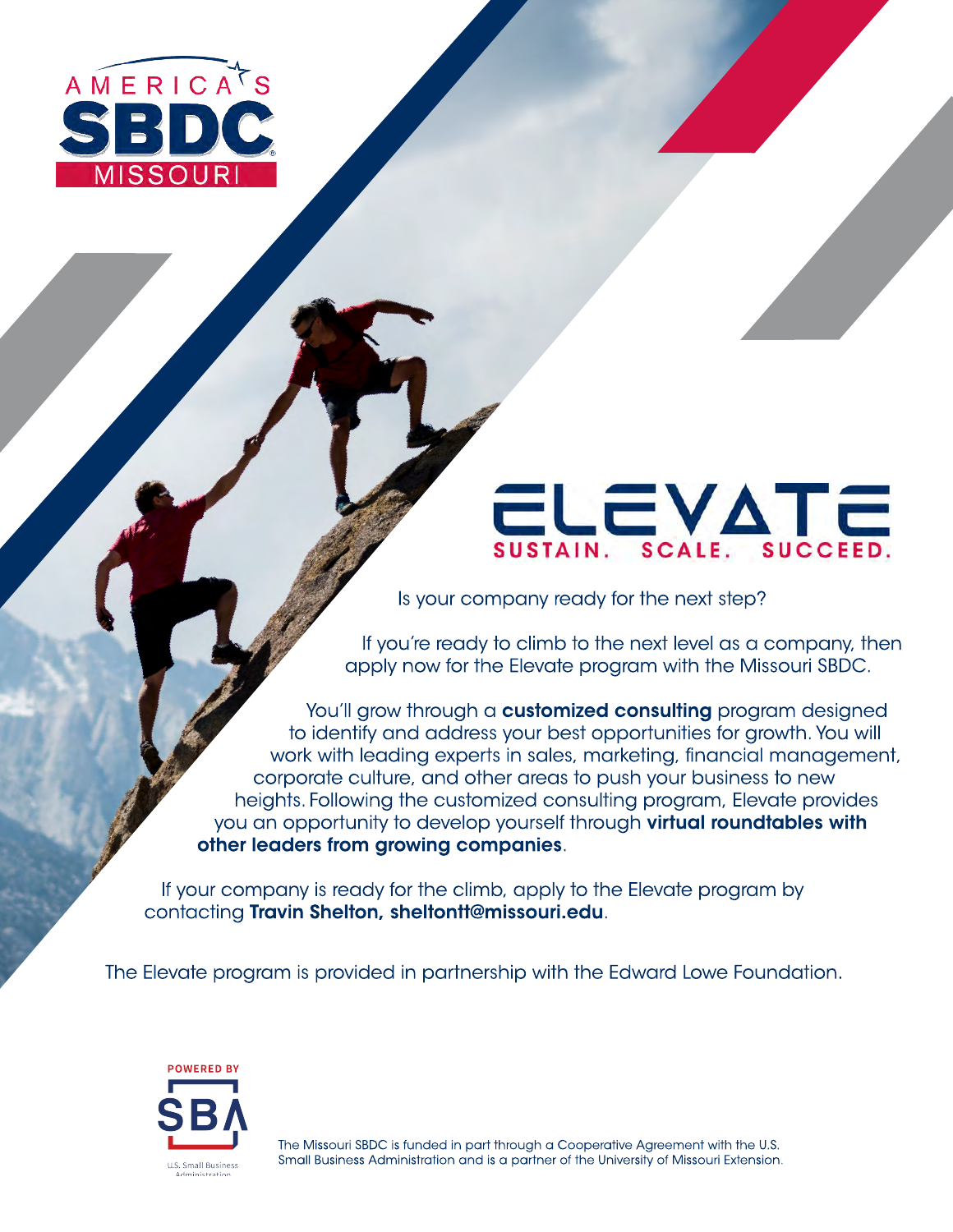



# SYSTEM FOR INTEGRATED GROWTH: MOVING YOUR BUSINESS FORWARD

To help second-stage businesses climb to the next level, the Missouri SBDC Elevate program offers the System for Integrated Growth® (SIG). SIG provides assistance with both current needs and evolving challenges, such as:

- How to evaluate your market position and what competitors are doing.
- How to transition marketing and sales activities if your market position has changed.
- Managing personnel needs given changes in capacity.
- Projecting revenue and managing expenses given your current sales and marketing.
- Keeping tabs on the overall financial health of your business on a daily basis.

In contrast to Main Street businesses, the problems faced by second-stagers are unique. Second-stagers are resilient but they've had to find ways to operate differently. Addressing concerns for employee safety was their first challenge, followed by shoring up finances with disaster-relief programs. The next step is "what now?" In response, the Missouri SBDC

#### WHO SHOULD APPLY

To participate in the SIG program, companies must:

- Be a for-profit, privately-held company based in Missouri
- Typically generate annual revenue of between \$750,000 and \$50 million.
- Typically employ between 10 and 99 full-time-equivalent employees.
- Have both the appetite and aptitude for growth.
- Provide products or services beyond the local area to regional, national or global markets

has partnered with the Edward Lowe Foundation and its team of more than 30 specialists to help second-stage companies move forward.

The SIG program is not about consulting. Rather, it provides business owners with information and best practices to make educated decisions in light of their particular needs regarding employees, customers, and markets.

### WHAT TO EXPECT

Fees: No fee for invited participants. Supported by Missouri SBDC.

Time commitment: 8-12 hours over two months

Focus areas: HR (recruiting, retention, and compliance), operations and supply chain, accounting and finance, global trade, sales and marketing, succession planning, secondary market research, online marketing and customer prospecting Get started: Complete the application at elevate.systemforintegratedgrowth.org Companies are asked to provide revenue and employment figures. You'll also be asked to list where assistance is needed. For more info, contact Travin Shelton,

#### ( [sheltontt@missouri.edu](mailto:sheltontt@missouri.edu)).

This program is a collaboration of the [Missouri SBDC](https://sbdc.missouri.edu/) and the Edward Lowe Foundation.



The Missouri SBDC is funded in part through a Cooperative Agreement with the U.S. Small Business Administration.